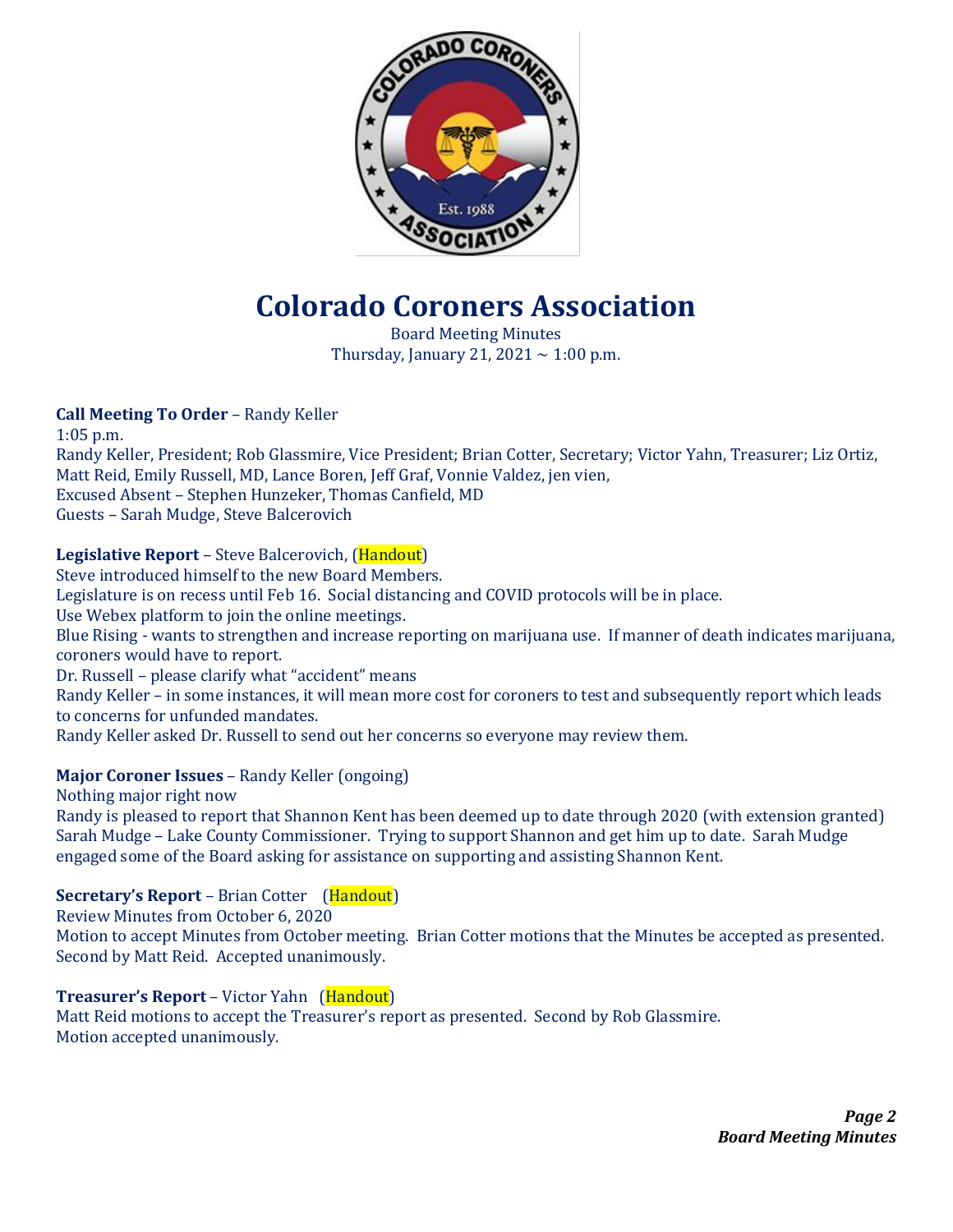#### **Dues Update** – jen vien

2021 Dues Notices were mailed on December 7, 2020 Boulder County was the first one to pay this year Payments have been received from: Chaffee, Cheyenne, Deborah Johnson, Dolores, Dan Marion, Fremont, Grand, Jefferson, Larimer, Las Animas, Lincoln, Logan, Mesa, Mineral, Morgan, Otero, Pueblo, Rio Blanco, Routt, San Juan, San Miguel, Sedgwick, Tom Griffin, Washington have paid.

Discussions regarding Lake and Park Counties.

Park has been approached on several occasions asking for them to join. Randy Keller will contact again.

**New Business** – Randy Keller

**By-Laws and Policy Update** – Randy Keller (Ongoing) Randy Keller, Matt Reid, Emily Russell have been reviewing and will get a finalized review/up to date Bylaws at next meeting. Should they be reviewed for legal purposes? Perhaps once we have a finalized document, we can run it past an attorney.

#### **General Membership Meeting and Election of Board Members** –

Randy Keller; Thomas Canfield, MD; Lance Boren; Matt Reid; Elizabeth Ortiz; Vonnie Valdez

**Certification** –jen vien 160 active certified death investigators

**Coroner Assist Team** – Randy Keller

**Education** – jen vien (Meeting venues) 2021 June – Hotel Elegante' October – DoubleTree Grand Junction

2022 June – Sheraton Denver West October – DoubleTree Grand Junction

**CCSTB** – Randy Keller Gave background information on how/why CCA is taking care of CCSTB Admin duties

**Peer Review Committee** – Randy Keller Schedule a date – Monday, January 25 at 11:00 a.m.

**Marketing & Promotions** – Matt Reid New clothing has been ordered. Will be including women's sizes as well as men's

**Public Relations** – Randy Keller